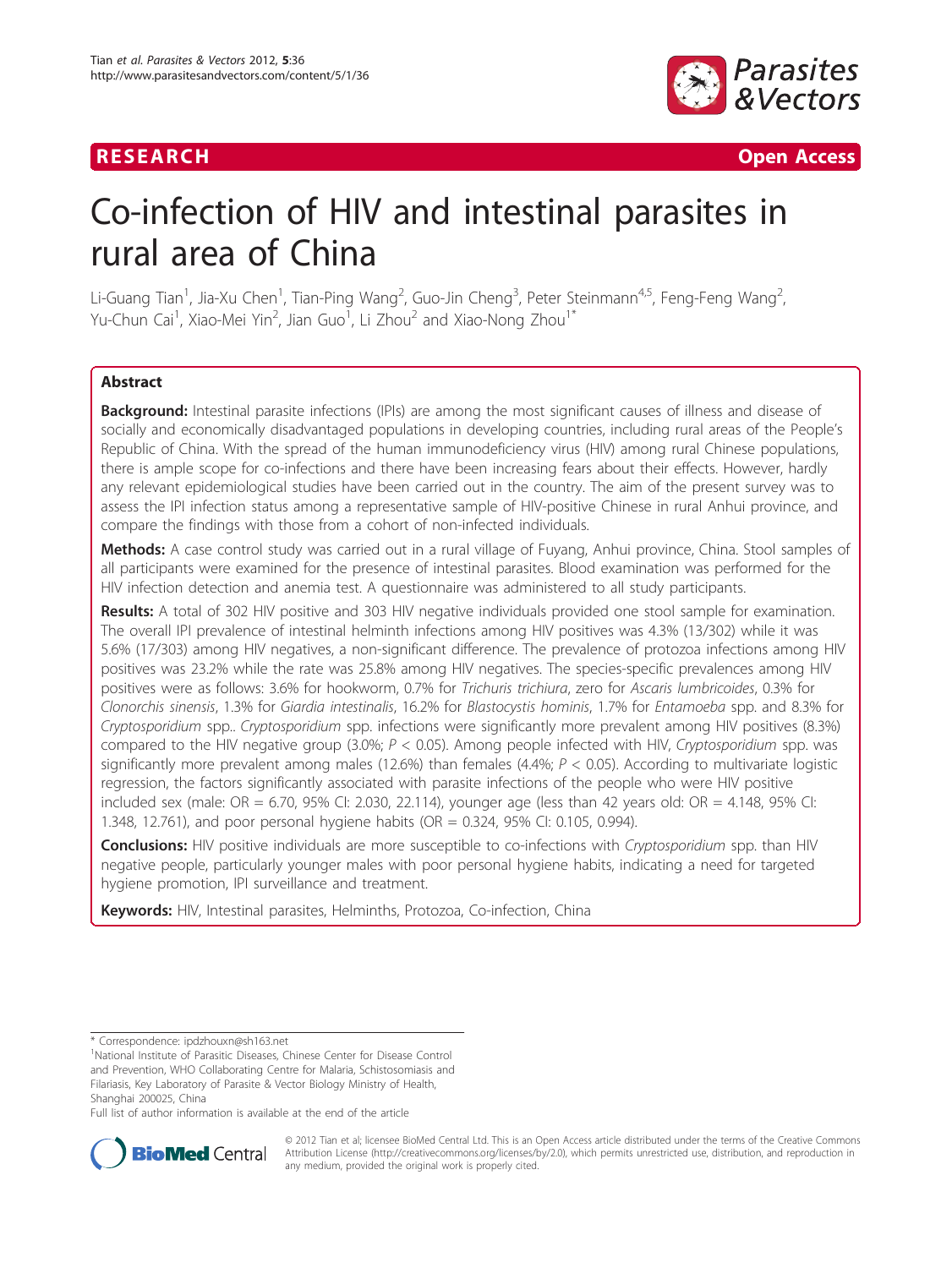# Background

Historically, there has been a high prevalence of intestinal parasite infections (IPIs) among human populations in China. Today, IPIs are still common in economically undeveloped rural areas in central China. According to the national survey on important parasitic diseases in the human population completed in 2004, the national prevalence of helminth infections was 21.7%. The prevalence of soil-transmitted helminths (STHs) was 19.6% (hookworms 6.1%, Ascaris lumbricoides 12.7%, Trichuris trichiura 4.6%), and the estimated number of individuals infected with STHs was 129 million [\[1](#page-5-0)]. With the spread of HIV in China, often in rural areas where transmission was fuelled by illegal blood selling, more and more people living with HIV could be coinfected with parasites [[2](#page-5-0)]. However, hardly any epidemiological studies have explored this issue in China [[3\]](#page-5-0).

Recent studies have shown that parasitic infections could disturb the balance of anti-HIV immune responses and contributed to HIV replication [[4-6\]](#page-5-0), which could accelerate progress to AIDS [[7,8](#page-5-0)]. The reduced immune response caused by an HIV infection might also lead to a higher susceptibility to parasitic infections. The high prevalence of certain opportunistic parasites among HIV positives is well known [[9,10\]](#page-5-0). Such co-infections present with more severe clinical symptoms compared to parasite infections of otherwise healthy people, and are more difficult to treat [[11\]](#page-5-0). Parasite - HIV co-infections are one of the neglected areas in HIV research although HIV generally has become a major public health concern and research topic in China and beyond. Even since the concerns regarding opportunistic parasite infections among HIV positives have been widely recognized, only few relevant field-epidemiological investigations have been reported in China [[3,12\]](#page-5-0).

We carried out a parasitological survey among people living with HIV and non-infected peers in a rural area of Anhui province, China, to understand the epidemiological situation and risk factors for co-infection of HIV and IPIs. The ultimate goal of the study was to provide guidance on the prevention and control of co-infections including treatment needs of HIV/AIDS patients [[13\]](#page-5-0), and thus decrease the adverse effects of IPIs on people living with HIV.

# Methods

### Study area and population

The study was conducted in Huangzhuang in the suburbs of Fuyang city, Anhui province, China. In the local clinic for HIV/AIDS treatment a total of 427 HIV-positive people were registered among whom 324 from 12 counties and 126 natural villages were still alive and eligible for inclusion in the study according to the following criteria: age 6-65 years, a signed written informed consent sheet and absence of obvious mental illnesses or other diseases affecting study participation or provision of informed consent. Matching non-HIV infected individuals were recruited among the family members of study participants or, if no suitable controls were available, from their neighborhood. The final study cohort was recruited from 12 villages in Jingjiu district.

### Process of the survey

The study was carried out in the summer of 2008. After a brief public introduction of the study, all residents of the study villages were registered and the participants enrolled in the survey were given a number and a stool collection container with the aim of obtaining a stool sample from each participant. A questionnaire was administered to each participant by fieldworkers from the local Department of AIDS Control and Prevention who had been specifically trained for this task. A blood sample was also collected from all participants and used for HIV testing and hemoglobin, cytokines and CD4 +/CD8+ T-lymphocyte determination.

#### Laboratory procedures

The blood samples of all participants were screened for anti-HIV antibodies by an enzyme-linked immunosorbent assay (ELISA; Beijing Jinhao Biologic Medicine Company, China). Positive samples were subject to confirmation by Western blot immunoassay (HIV Blot 2.2 WB; Genelabs Diagnostics, Singapore). Tests were conducted in the local Center for Disease Control and Prevention. Hemoglobin was measured using an automatic biochemical analyzer with the diagnostic threshold for anemia set at less than 130 g/L for males and less than 120 g/L for females [[14](#page-5-0)]. CD4+/CD8+ T-lymphocytes were tested using FACSCalibur flow cytometry (BD company, USA). Cytokines quantitative ELISA kits (produced by R & D, U.S.) were used in strict accordance with instructions. The tested cytokines were IL-2, IL-4, IL-10 and IFN-g. A. lumbricoides, hookworm, T. trichiura and Clonorchis sinensis infections were identified by the Kato-Katz technique [\[15](#page-5-0)]. Three Kato-Katz thick smears were prepared from each stool sample. Since hookworm eggs clear very rapidly, the Kato-Katz slides were each read twice, one within 30 mins and one within the hour. Strongyloides stercoralis was diagnosed using the Charcoal culture method [[16\]](#page-5-0). G. intestinalis and Entamoeba spp. were diagnosed by the Lugol's iodine method [[1](#page-5-0)]. *B. hominis* was diagnosed using an in vitro culture method [[17\]](#page-5-0) and Cryptosporidium spp. was detected by modified acid-fast staining [\[18](#page-5-0)]. Diagnoses of parasite infections were conducted by staff from the National Institute of Parasitic Diseases, Chinese Center for Disease Control and Prevention together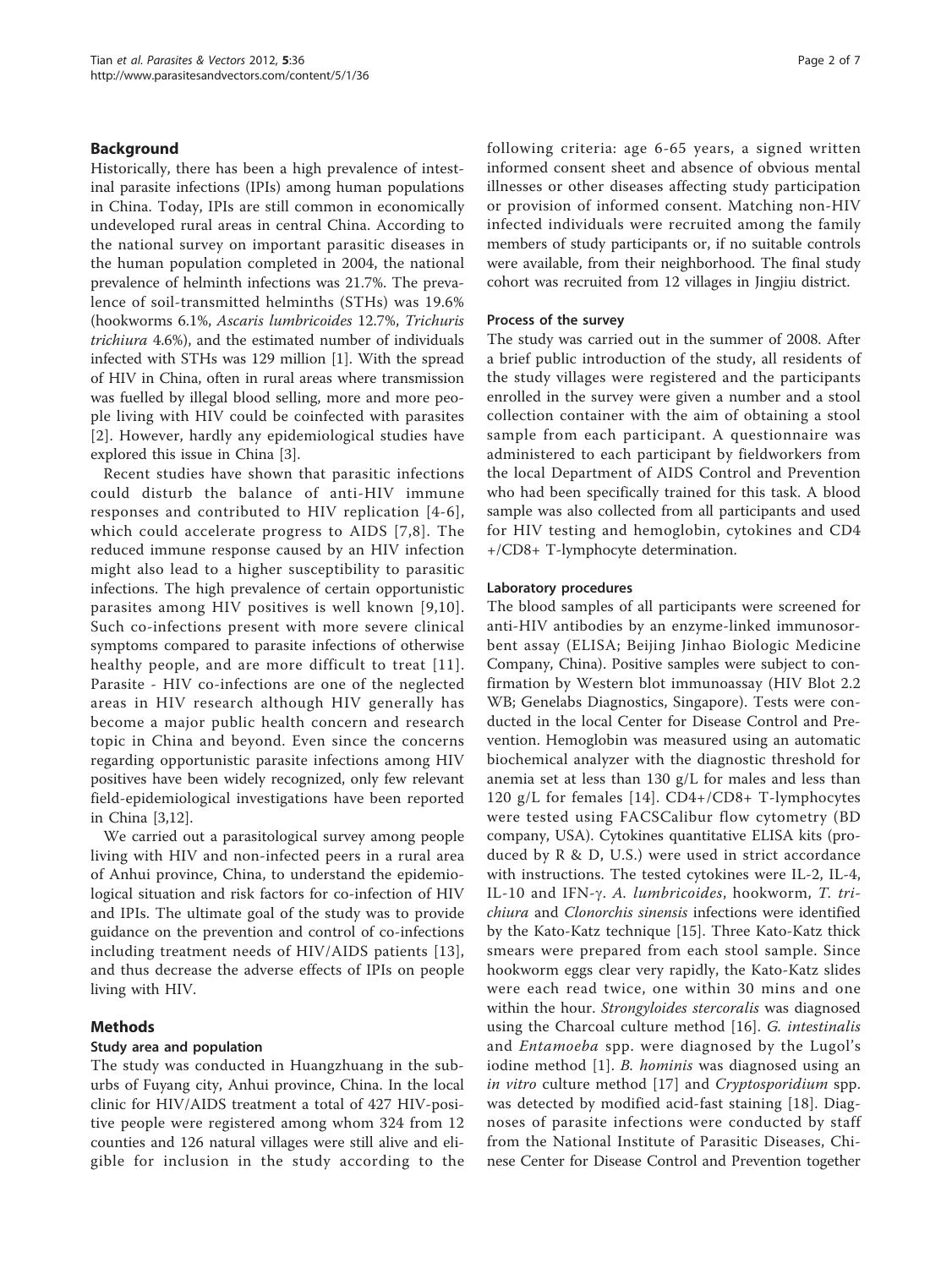with staff from the Institute of Parasitic Diseases of Anhui province.

# Statistical analysis

EpiData 3.1 was used to establish a database and for double-entry data input by two different individuals. After validation of the database, two identical datasets were obtained, of which one was used for all subsequent analyses. The Student's T-test was employed to test differences in means of age between the HIV positive group and HIV negative group. Univariate statistical analysis was performed using the  $\chi^2$  test, and the variables with  $P$  values less than 0.3 in univariate analysis were included in the multivariate model. Multivariate logistic regression modeling was employed to analyze the relationship of socio-demographic, behavioral and immune variables with parasite infection status. All statistical analyses were performed using the SAS 9.1 package.

# Ethical considerations

The study protocol was approved by the institutional review board of the National Institute of Parasitic Diseases, Chinese Center for Disease Control and Prevention in Shanghai. Participants were contacted through the village leaders and the objectives, procedures, and potential risks were carefully explained to all potential participants. Interested individuals provided written informed consent in person or through their parents (in the case of minors) before inclusion in the study. All participants were offered professional counseling before and after HIV testing by staff of the local AIDS prevention and treatment agencies, and all diagnostic results were kept strictly confidential. Free deworming drugs (albendazole, praziquantel) were offered to all participants found to be infected with helminths through local health care institutions.

# Results

# Study cohort

A total of 624 people were recruited, including 309 HIV positives and 315 HIV negative controls. Stool samples were submitted by 605 individuals and blood samples were collected from 585 while questionnaires were answered by 601 participants. Complete data were available from 552 people who had provided stool and blood samples as well as answered the questionnaires (Figure [1\)](#page-3-0).

Among the 605 individuals who had submitted stool samples were 302 HIV positive and 303 HIV negative individuals. The HIV positives comprised 143 (47.4%) males and 159 (52.6%) females and their mean  $(\pm SD)$ age was  $42.8 \pm 1.2$ ) years. Among the 303 HIV negative individuals, 144 (47.5%) were male and 159 (52.5%) were female and their mean  $(\pm SD)$  age was 41.5  $(\pm 1.3)$ years. No statistically significant difference in age was found between HIV positives and negatives (T-Tests (Pooled),  $t = -1.53$ ;  $P > 0.05$ ; Table [1\)](#page-3-0).

# Parasitic infections

The overall prevalence of intestinal helminth infections was 4.8% (29/605). Hookworm were the most common parasites with 4.0% (24/605), followed by T. trichiura and C. sinensis (both 0.5%; 3/605). S. stercoralis infections were not found (Table [2](#page-4-0)). People tested HIV positive were infected by hookworm, T. trichiura and C. sinensis at a rate of 3.6% (11/302), 0.7% (2/302) and 0.3% (1/302) respectively, with no significant difference between infection status with any of these intestinal helminths and HIV serostatus. A. lumbricoides infections were not found among HIV positives.

The overall prevalence of intestinal protozoa was 24.1% (146/605). B. hominis was diagnosed most often (19.2%; 116/605), followed by Cryptosporidium spp. which was found in 5.6% (34/605) of all study participants. HIV positives were infected with B. hominis, Cryptosporidium spp., G. intestinalis and Entamoebae spp. at a rate of 16.2% (49/302), 8.3% (25/302), 1.3% (4/ 302) and 1.7% (5/302) respectively. A significant difference between rates among HIV positives and negatives was only found in the case of *Cryptosporidium* spp. infections, which were more common among HIV positives (P< 0.05; Table [2](#page-4-0)). Significantly more of these Cryptosporidium spp. infected HIV positives were males (prevalence: 12.6%) compared with females (prevalence 4.4%;  $P = 0.010$ ).

### Multiparasitism

The prevalence of intestinal parasite infections among the HIV positives was 26.2%. Most common were single species infections (66 out of 79 or 83.5% of the parasiteinfected HIV positive individuals) while 9 (11.4%) were infected with two species concurrently and 3 (3.8%) with three species. One individual was infected with four intestinal parasite species concurrently.

# Risk factors for coinfection with HIV and Cryptosporidium spp. or B. hominis

Among 263 HIV positives that had answered the questionnaire, Cryptosporidium spp. prevalence was significantly higher among males than females ( $OR = 6.70$ , 95% CI: 2.03 - 22.11) and those younger than 42 years (OR = 4.15, 95%CI: 1.35 - 12.76). Individuals were at lower risk if they had IL-2 less than 77 pg/ml (OR = 0.23, 95%CI: 0.08 -0.67) or good hygiene habits (OR = 0.32, 95%CI: 0.11 - 0.99; Table [3](#page-4-0)). There was also a significant difference in the prevalence of B. hominis between females  $(21.9%)$  and males  $(11.9%)$ ,  $p < 0.05$ ) in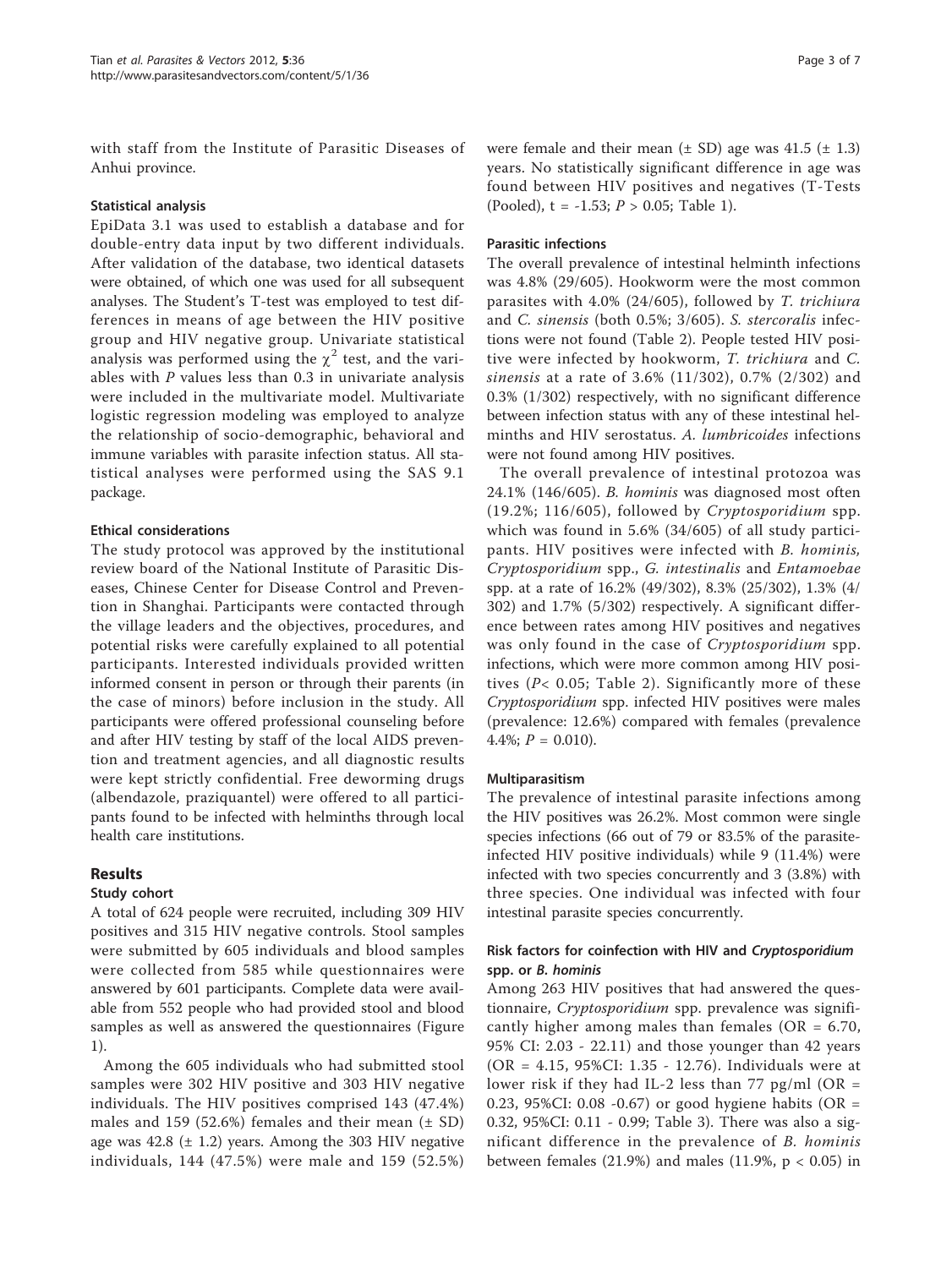<span id="page-3-0"></span>

# Table 1 Demographic information of the study participants.

| variable                       | $HIV$ -positive (n =<br>302)<br>N(%) | HIV-negative $(n =$<br>303)<br>N (%) |  |
|--------------------------------|--------------------------------------|--------------------------------------|--|
| Sex                            |                                      |                                      |  |
| male                           | 143 (47.4%)                          | 144(47.5%)                           |  |
| female                         | 159 (52.6%)                          | 159(52.5%)                           |  |
| Average age* (year)            | 42.8(41.6, 44.0)                     | 41.5(40.2, 42.7)                     |  |
| Agricultural household*        |                                      |                                      |  |
| yes                            | 258(90.2%)                           | 260(87.5%)                           |  |
| no                             | 28(9.8%)                             | 37(12.5%)                            |  |
| Ethnicity*                     |                                      |                                      |  |
| Han                            | 284(99.3%)                           | 293(98.6%)                           |  |
| Others                         | 2(0.7%)                              | $4(1.4\%)$                           |  |
| Marriage status*               |                                      |                                      |  |
| single                         | $6(2.1\%)$                           | $16(5.4\%)$                          |  |
| married                        | 280(97.9%)                           | 281(94.6%)                           |  |
| Educational status*            |                                      |                                      |  |
| illiterate                     | 91(31.8%)                            | 72(24.2%)                            |  |
| primary school                 | 148(51.8%)                           | 100(33.7%)                           |  |
| junior high school             | 45(15.7%)                            | 110(37.0%)                           |  |
| high school                    | 2(0.7%                               | $15(5.1\%)$                          |  |
| college graduates and<br>above | 0                                    | $\Omega$                             |  |
| Occupation*                    |                                      |                                      |  |
| student                        | 2(0.7%)                              | $7(2.4\%)$                           |  |
| farmer                         | 283(98.9%)                           | 286(96.3%)                           |  |
| worker                         | 1(0.4% )                             | $4(1.3\%)$                           |  |

 $*$  HIV positives n = 286; HIV negatives n = 297

people who lived with an HIV positive person. The multivariate logistic regression analysis showed that nutritional status was significantly associated with B. hominis infection (OR = 0.26, 95% CI: 0.07 - 0.95; Table [4\)](#page-4-0).

# **Discussion**

Among the 605 individuals included in the present study, the prevalence of intestinal helminths was 4.8%, with hookworm being the most common species, followed by T. trichiura and C. sinensis. The prevalence of A. lumbricoides was 0.3%. These values are considerably lower than those reported from the nationwide survey of important human parasites in China conducted from 2001 to 2004 where the prevalence of hookworm was 6.1% and that of A. lumbricoides 12.7% [[1\]](#page-5-0). The economical development of the country resulting in increased urbanization, infrastructure development and increased health consciousness [\[19](#page-5-0)] including a reduction of nightsoil use as well as a relatively old study population (average age 42 years) probably all contributed to this apparent decline.

It has been argued that a HIV infection would increase the risk of intestinal helminth infection [\[20,21](#page-5-0)], but the results of the present study do not support this claim, consistent with results reported by Nielsen et al. [[22,23\]](#page-5-0). One reason might be that HIV positive individuals change their health-related behavior more radically than their HIV negative peers as they received much more health care attention following the HIV diagnosis. The measured prevalence of B. hominis was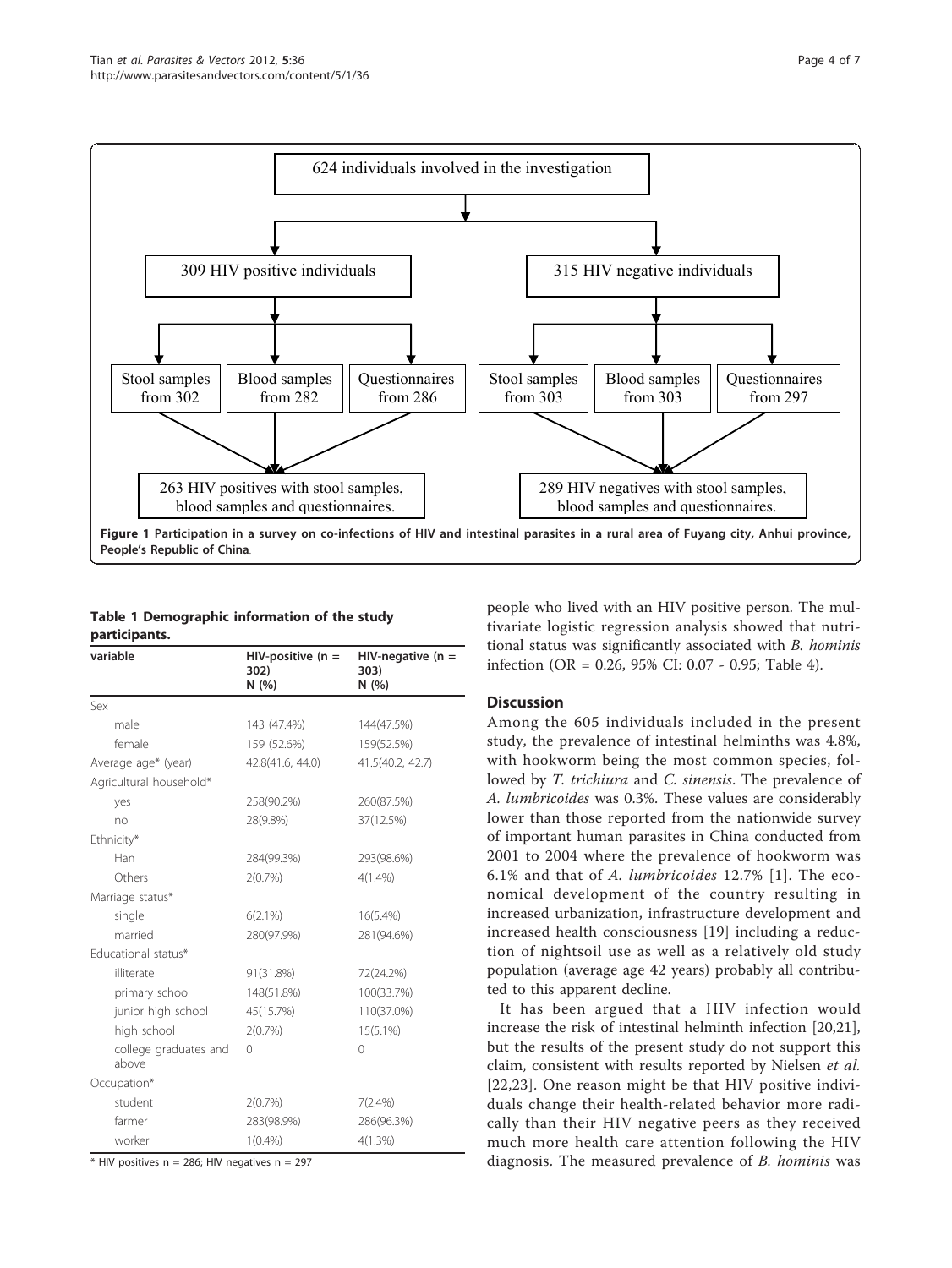| Parasite species     | <b>HIV positives</b><br>$(n = 302)$<br>% (No. positive) | <b>HIV</b> negatives<br>$(n = 303)$<br>% (No. positive) | $\chi^2$ value | P value   |
|----------------------|---------------------------------------------------------|---------------------------------------------------------|----------------|-----------|
| A. lumbricoides      | 0                                                       | 0.66(2)                                                 |                | $0.4992*$ |
| Hookworm             | 3.64(11)                                                | 4.29(13)                                                | 0.1667         | 0.6830    |
| T. trichura          | 0.66(2)                                                 | 0.33(1)                                                 |                | $0.6238*$ |
| C. sinensis          | 0.33(1)                                                 | 0.66(2)                                                 |                | $1.0000*$ |
| <b>Helminths</b>     | 4.30(13)                                                | 5.30(16)                                                | 0.3156         | 0.5742    |
| B. hominis           | 16.23 (49)                                              | 22.11(67)                                               | 3.3825         | 0.0659    |
| G. intestinalis      | 1.32(4)                                                 | 0.66(2)                                                 |                | $0.4504*$ |
| Entamoebae           | 1.66(5)                                                 | 0.99(3)                                                 |                | $0.5045*$ |
| Cryptosporidium spp. | 8.28(25)                                                | 2.97(9)                                                 | 8.0399         | 0.0046    |
| Protozoa             | 23.2 (70)                                               | 25.80 (76)                                              | 0.2994         | 0.5843    |

<span id="page-4-0"></span>Table 2 Parasitic infections of HIV positive and HIV negative study participants

\* tested by Fisher exact test, others tested by chi-square test

Table 3 Multivariate logistic regression analysis of risk factors for HIV and Cryptosporidium spp.coinfection.

| <b>Variables</b>                           | <b>Regression coefficient</b> | <b>Standard Error</b> | OR value (95%CI)       | $\chi^2$ value | P value |
|--------------------------------------------|-------------------------------|-----------------------|------------------------|----------------|---------|
| $male(1 = yes, 0 = no)$                    | 1.9022                        | 0.6092                | 6.700 (2.030, 22.114)  | 9.7496         | 0.0018  |
| age $<$ 42 years<br>$(1 = yes, 0 = no)$    | .4225                         | 0.5734                | 4.148 (1.348, 12.761)  | 6.1551         | 0.0131  |
| $ L-2  < 77(pq/ml)$<br>$(1 = yes, 0 = no)$ | -1.4872                       | 0.5573                | $0.226$ (0.076, 0.674) | 7.1208         | 0.0076  |
| Good habits<br>$(1 = yes, 0 = no)$         | $-1.1275$                     | 0.5724                | 0.324(0.105, 0.994)    | 3.8803         | 0.0489  |

19.2%, higher than other values reported from China [[24-28](#page-5-0)] but consistent with the findings from other studies where a similar diagnostic approach was followed [[29](#page-5-0),[30\]](#page-5-0). In contrast to reports that HIV positives were more susceptible to B. hominis [[31](#page-5-0),[32](#page-6-0)], no significant difference in B. hominis prevalences between HIV positives and HIV negatives was found in the present study. Interestingly, the B. hominis prevalence among females was significantly higher than among males in the HIV positive group but no such difference was observed in the HIV negative population.

The only parasite that was found significantly more often among HIV positives than among HIV negatives was Cryptosporidium spp., confirming the findings of numerous other studies [\[33](#page-6-0)-[35\]](#page-6-0). According to the multivariate logistic regression analysis, males younger than 42 years and with poor hygiene habits were particularly at risk of Cryptosporidium spp. infection. This mirrors findings by Hunter et al. [[36](#page-6-0)]. Thus, this population should receive particular attention with regard to hygiene education and targeted anti-parasitic treatment.

In this present study, we find that the people with IL- $2 \geq 77$ (pg/ml) were more susceptible to coinfection with HIV and Cryptosporidium spp., which indicate that T lymphocytes are involved in the immune response to the co-infection, although a decrease of IL-2 was observed with the HIV infection. The mechanism needs further study in the future, since IL-2 has a key role in T lymphocyte proliferation and activity and is fundamental to a human protective immune response [\[37](#page-6-0)].

A number of Cryptosporidium species infect humans, namely C. parvum, C. hominis, C. muri and C. meleagridis [[38](#page-6-0)-[42](#page-6-0)]. More work is needed to identify the particular Cryptosporidium species and genotypes prevalent in China.

Table 4 Multivariate logistic regression analysis of risk factors for HIV and B.hominis coinfection

| <b>Variables</b>                           | <b>Regression coefficient</b> | <b>Standard Error</b> | OR value (95%CI)         | $\chi^2$ value | P value |
|--------------------------------------------|-------------------------------|-----------------------|--------------------------|----------------|---------|
| Male $(1 = yes, 0 = no)$                   | $-0.6713$                     | 0.3643                | $0.511$ (0.250, 1.044)   | 3.3967         | 0.0653  |
| $ L-2  < 77(pq/ml)$<br>$(1 = yes, 0 = no)$ | 0.4622                        | 0.3587                | $0.630$ $(0.312, 1.272)$ | 1.6609         | 0.1975  |
| Good nutrition<br>$(1 = yes, 0 = no)$      | $-1.3350$                     | 0.6525                | $0.263$ $(0.073, 0.945)$ | 4.1861         | 0.0408  |
| Good habit<br>$(1 = yes, 0 = no)$          | $-0.6422$                     | 0.3824                | $0.526$ $(0.249, 1.113)$ | 2.8202         | 0.0931  |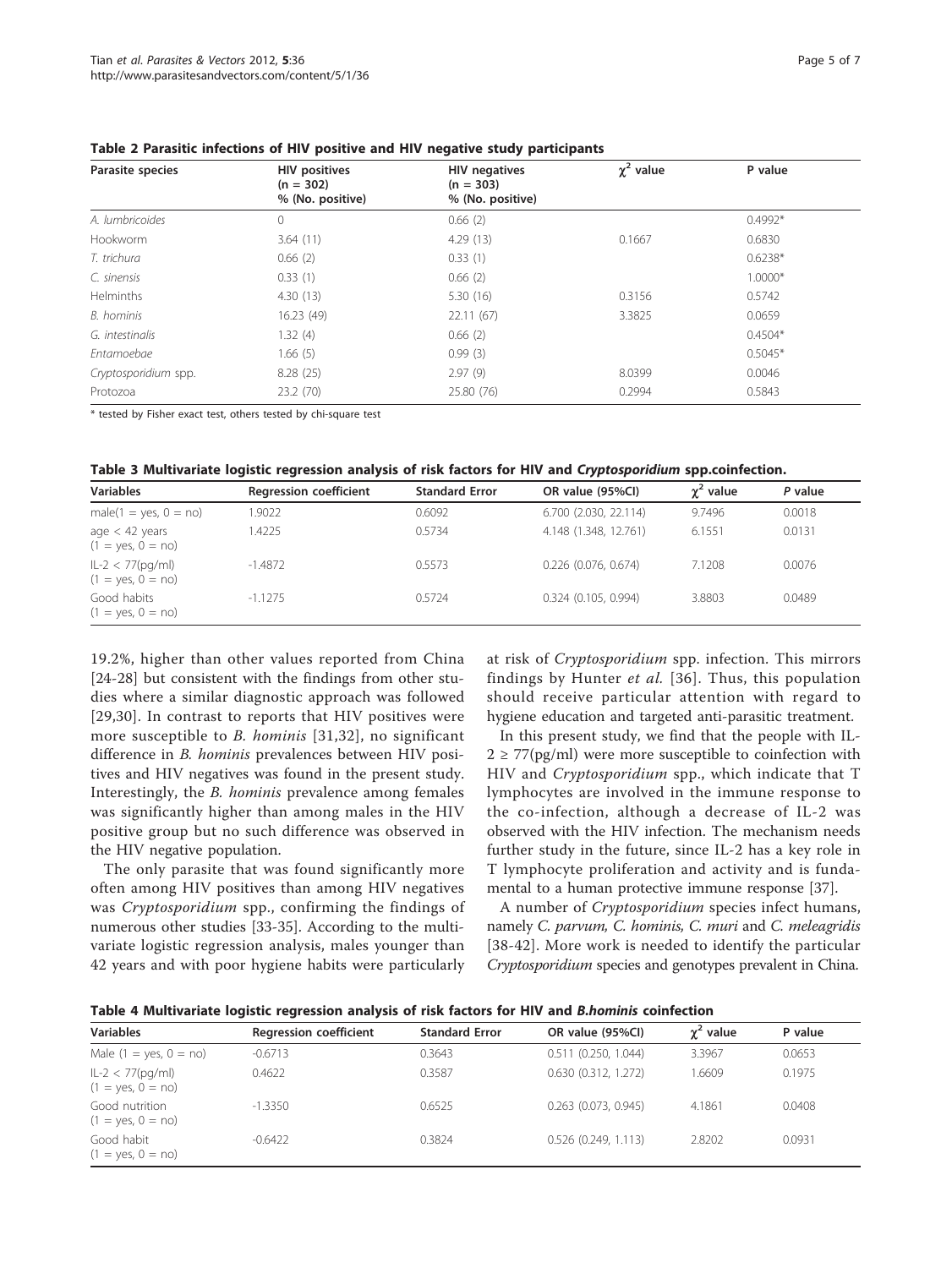# <span id="page-5-0"></span>Conclusions

HIV positive individuals are more susceptible to coinfections with Cryptosporidium spp. than HIV negative people, particularly younger males with poor personal hygiene habits, indicating a need for targeted hygiene promotion, IPIs surveillance and treatment.

#### Acknowledgements

The study participants are gratefully acknowledged for their collaboration, and the staff at Anhui Institute of Parasitic Disease Control is thanked for valuable technical assistance throughout the study. We are grateful to the Huangzhuang AIDS Working Group (Ding Zi-Qiang, Zhang Lun, Zhang Zi-Jun, and Sun Yan-Ping) for providing professional HIV counseling to the study participants, and the Hanshou Center for Disease Control and Prevention (Ouyang Shan-Wen) is thanked for collaboration and support. The study was funded through the National S & T Mayor Project (grant no. 2008ZX10004-011), and UNICEF/UNDP/World Bank/WHO Special Programme on Research and Training in Tropical Diseases.

#### Author details

<sup>1</sup>National Institute of Parasitic Diseases, Chinese Center for Disease Control and Prevention, WHO Collaborating Centre for Malaria, Schistosomiasis and Filariasis, Key Laboratory of Parasite & Vector Biology Ministry of Health, Shanghai 200025, China. <sup>2</sup>Anhui Institute of Parasitic Disease Control, Wuhu 241000, China. <sup>3</sup>Fuyang Center for Disease Control and Prevention, Fuyang 236000, China. <sup>4</sup>Department of Epidemiology and Public Health, Swiss Tropical and Public Health Institute, 4051 Basel, Switzerland. <sup>5</sup>University of Basel, 4051 Basel, Switzerland.

#### Authors' contributions

Conceived and designed the experiments: L-GT X-NZ J-XC T-PW. Performed the experiments: L-GT F-FW JG X-MY W-DW L-HL. Analyzed the data: L-GT. Contributed reagents/materials/analysis tools: G-JC Y-CC LZ. Wrote the paper: L-GT PS X-NZ. All authors read and approved the final version of the manuscript.

#### Competing interests

The authors declare that they have no competing interests.

Received: 15 November 2011 Accepted: 13 February 2012 Published: 13 February 2012

#### References

- 1. Xu LQ, Chen YD, Sun FH: A national survey on current status of the important parasitic diseases in human population. Chin J Parasitol Parasit Dis 2005, 23:332-340, (in Chinese).
- Shao Y: [AIDS epidemic at age 25 and control efforts in China.](http://www.ncbi.nlm.nih.gov/pubmed/17140434?dopt=Abstract) Retrovirology 2006, 3:87.
- Tian LG, Steinmann P, Chen JX, Chen SH, Zhou XN: [HIV/AIDS, parasites](http://www.ncbi.nlm.nih.gov/pubmed/19589143?dopt=Abstract) [and co-infections: publication patterns in China.](http://www.ncbi.nlm.nih.gov/pubmed/19589143?dopt=Abstract) Parasit Vectors 2009, 2:31.
- 4. Newton CR: Interaction between Plasmodium falciparum and human immunodeficiency virus type 1 on the central nervous system of African children. J Neurovirol 2005, 11:Suppl 3: 45-51.
- Gopinath R, Ostrowski M, Justement SJ, Fauci AS, Nutman TB: [Filarial](http://www.ncbi.nlm.nih.gov/pubmed/11069260?dopt=Abstract) [infections increase susceptibility to human immunodeficiency virus](http://www.ncbi.nlm.nih.gov/pubmed/11069260?dopt=Abstract) [infection in peripheral blood mononuclear cells in vitro.](http://www.ncbi.nlm.nih.gov/pubmed/11069260?dopt=Abstract) *J Infect Dis* 2000, 182:1804-1808.
- 6. Harms G, Feldmeier H: [HIV infection and tropical parasitic diseases](http://www.ncbi.nlm.nih.gov/pubmed/12031069?dopt=Abstract)  [deleterious interactions in both directions?](http://www.ncbi.nlm.nih.gov/pubmed/12031069?dopt=Abstract) Trop Med Int Health 2002, 7:479-488.
- Karanja DM, Colley DG, Nahlen BL, Ouma JH, Secor WE: [Studies on](http://www.ncbi.nlm.nih.gov/pubmed/9180601?dopt=Abstract) [schistosomiasis in western Kenya: I: Evidence for immune-facilitated](http://www.ncbi.nlm.nih.gov/pubmed/9180601?dopt=Abstract) [excretion of schistosome eggs from patients with](http://www.ncbi.nlm.nih.gov/pubmed/9180601?dopt=Abstract) Schistosoma mansoni [and human immunodeficiency virus coinfections.](http://www.ncbi.nlm.nih.gov/pubmed/9180601?dopt=Abstract) Am J Trop Med Hyg 1997, 56:515-521.
- Tawill SA, Gallin M, Erttmann KD, Kipp W, Bamuhiiga J: [Impaired antibody](http://www.ncbi.nlm.nih.gov/pubmed/8730320?dopt=Abstract) [responses and loss of reactivity to](http://www.ncbi.nlm.nih.gov/pubmed/8730320?dopt=Abstract) Onchocerca volvulus antigens by HIV-

[seropositive onchocerciasis patients.](http://www.ncbi.nlm.nih.gov/pubmed/8730320?dopt=Abstract) Trans R Soc Trop Med Hya 1996, 90:85-89.

- 9. Karp CL, Auwaerter PG: [Coinfection with HIV and tropical infectious](http://www.ncbi.nlm.nih.gov/pubmed/17918087?dopt=Abstract) [diseases. II: Helminthic, fungal, bacterial, and viral pathogens.](http://www.ncbi.nlm.nih.gov/pubmed/17918087?dopt=Abstract) Clin Infect Dis 2007, 45:1214-1220.
- 10. Nielsen NO, Simonsen PE, Dalgaard P, Krarup H, Magnussen P: [Effect of](http://www.ncbi.nlm.nih.gov/pubmed/17827369?dopt=Abstract) [diethylcarbamazine on HIV load, CD4%, and CD4/CD8 ratio in HIV](http://www.ncbi.nlm.nih.gov/pubmed/17827369?dopt=Abstract)[infected adult Tanzanians with or without lymphatic filariasis:](http://www.ncbi.nlm.nih.gov/pubmed/17827369?dopt=Abstract) [randomized double-blind and placebo-controlled cross-over trial.](http://www.ncbi.nlm.nih.gov/pubmed/17827369?dopt=Abstract) Am J Trop Med Hyg 2007, 77:507-513.
- 11. Corbett EL, Steketee RW, ter Kuile FO, Latif AS, Kamali A: [HIV-1/AIDS and](http://www.ncbi.nlm.nih.gov/pubmed/12090997?dopt=Abstract) [the control of other infectious diseases in Africa.](http://www.ncbi.nlm.nih.gov/pubmed/12090997?dopt=Abstract) Lancet 2002, 359:2177-2187.
- 12. Tian LG, Zhou XN: Intestinal parasitic infections neglected in the HIV/ AIDS patients. Chin J Parasitol Parasit Dis 2008, 26:376-381 (in Chinese).
- 13. Fincham JE, Markus MB, Adams VJ: [Could control of soil-transmitted](http://www.ncbi.nlm.nih.gov/pubmed/12745148?dopt=Abstract) [helminthic infection influence the HIV/AIDS pandemic.](http://www.ncbi.nlm.nih.gov/pubmed/12745148?dopt=Abstract) Acta Trop 2003, 86:315-333.
- 14. Unicef UNU. WHO: Iron deficiency anaemia: assessment, prevention, and control. A guide for programme managers Geneva; 2001, WHO.
- 15. Katz N, Chaves A, Pellegrino J: [A simple device for quantitative stool](http://www.ncbi.nlm.nih.gov/pubmed/4675644?dopt=Abstract) [thick-smear technique in schistosomiasis mansoni.](http://www.ncbi.nlm.nih.gov/pubmed/4675644?dopt=Abstract) Rev Inst Med Trop Sao Paulo 1972, 14:397-400.
- 16. Koga K, Kasuya S, Khamboonruang C, Sukhavat K, leda M: [A modified agar](http://www.ncbi.nlm.nih.gov/pubmed/1951861?dopt=Abstract) [plate method for detection of](http://www.ncbi.nlm.nih.gov/pubmed/1951861?dopt=Abstract) Strongyloides stercoralis. Am J Trop Med Hyg 1991, 45:518-521.
- 17. Taamasri P, Leelayoova S, Rangsin R, Naaglor T, Ketupanya A: [Prevalence of](http://www.ncbi.nlm.nih.gov/pubmed/12188234?dopt=Abstract) Blastocystis hominis [carriage in Thai army personnel based in Chonburi,](http://www.ncbi.nlm.nih.gov/pubmed/12188234?dopt=Abstract) [Thailand.](http://www.ncbi.nlm.nih.gov/pubmed/12188234?dopt=Abstract) Mil Med 2002, 167:643-646.
- 18. Arikan S, Ergüven S, Aky n Y, Günalp A: [Cryptosporidiosis in](http://www.ncbi.nlm.nih.gov/pubmed/10331066?dopt=Abstract) [immunocompromised patients in a Turkish university hospital.](http://www.ncbi.nlm.nih.gov/pubmed/10331066?dopt=Abstract) Acta Microbiol Immunol Hung 1999, 46:33-40.
- 19. Qu FY: Historical review on the development of medical parasitology in China during the years of 1871-2006. Chin J Parasitol Parasit Dis 2007, 25:259-273, (in Chinese).
- 20. Mohandas K, Sehgal R, Sud A, Malla N: [Prevalence of intestinal parasitic](http://www.ncbi.nlm.nih.gov/pubmed/12195048?dopt=Abstract) [pathogens in HIV-seropositive individuals in Northern India.](http://www.ncbi.nlm.nih.gov/pubmed/12195048?dopt=Abstract) Jpn J Infect Dis 2002, 55:83-84.
- 21. Wiwanitkit V: [Intestinal parasitic infections in Thai HIV-infected patients](http://www.ncbi.nlm.nih.gov/pubmed/11394966?dopt=Abstract) [with different immunity status.](http://www.ncbi.nlm.nih.gov/pubmed/11394966?dopt=Abstract) BMC gastroenterol 2001, 1:3.
- 22. Nielsen NO, Simonsen PE, Magnussen P, Magesa S, Friis H: [Cross-sectional](http://www.ncbi.nlm.nih.gov/pubmed/16324731?dopt=Abstract) [relationship between HIV, lymphatic filariasis and other parasitic](http://www.ncbi.nlm.nih.gov/pubmed/16324731?dopt=Abstract) [infections in adults in coastal northeastern Tanzania.](http://www.ncbi.nlm.nih.gov/pubmed/16324731?dopt=Abstract) Trans R Soc Trop Med Hyg 2006, 100:543-550.
- 23. Nielsen NO, Friis H, Magnussen P, Krarup H, Magesa S: [Co-infection with](http://www.ncbi.nlm.nih.gov/pubmed/17395223?dopt=Abstract) subclinical HIV and Wuchereria bancrofti[, and the role of malaria and](http://www.ncbi.nlm.nih.gov/pubmed/17395223?dopt=Abstract) [hookworms, in adult Tanzanians: infection intensities, CD4/CD8 counts](http://www.ncbi.nlm.nih.gov/pubmed/17395223?dopt=Abstract) [and cytokine responses.](http://www.ncbi.nlm.nih.gov/pubmed/17395223?dopt=Abstract) Trans R Soc Trop Med Hyg 2007, 101:602-612.
- 24. Zhang XP, Li LH, Zhu Q, Fu YH, Ma XJ: Investigation on the infection of Blastocystis hominis in various populations in Shanghai, China. J Pathog Biol 2008, 3:693-710, (in Chinese).
- 25. Su ZL, Su SL, Wu ZF, Miao H, Miao Y, Xie QJ, Zhang QS: Survey epidemiology of Blastocystis hominis infection in Ganzhou. J Pathog Biol 2008, , 3: 142-143, (in Chinese).
- 26. Zhang HW, Yan QY, He LJ, Su YP, Li W: Survey on asymptomtic Blastocystis hominis and its PCR identification. J Med Forum 2006, 27:32-36, (in Chinese).
- 27. Li CP, Wang J: Epidemiology investigation of Blastocystis hominis in Huainan areas. NEGATIVE 2002, 23:1480-1482, (in Chinese).
- 28. Zhou HF, Yan JL, Li JY: Current status of the important parasitic diseases in Luwan district. J Trop Med 2006, 6:1203-1204 (in Chinese).
- 29. Li LH, Zhang XP, Lv S, Zhang L, Yoshikawa H: [Cross-sectional surveys and](http://www.ncbi.nlm.nih.gov/pubmed/17912552?dopt=Abstract) [subtype classification of human](http://www.ncbi.nlm.nih.gov/pubmed/17912552?dopt=Abstract) Blastocystis isolates from four [epidemiological settings in China.](http://www.ncbi.nlm.nih.gov/pubmed/17912552?dopt=Abstract) Parasitol Res 2007, 102:83-90.
- 30. Li LH, Zhou XN, Du ZW, Wang XZ, Wang LB: [Molecular epidemiology of](http://www.ncbi.nlm.nih.gov/pubmed/17627869?dopt=Abstract) human Blastocystis [in a village in Yunnan province, China.](http://www.ncbi.nlm.nih.gov/pubmed/17627869?dopt=Abstract) Parasitol Int 2007, 56:281-286.
- 31. Pinlaor S, Mootsikapun P, Pinlaor P, Pipitgool V, Tuangnadee R: Detection of opportunistic and non-opportunistic intestinal parasites and liver flukes in HIV-positive and HIV-negative subjects. Southeast Asian J Trop Med Public Health 2005, 36:841.